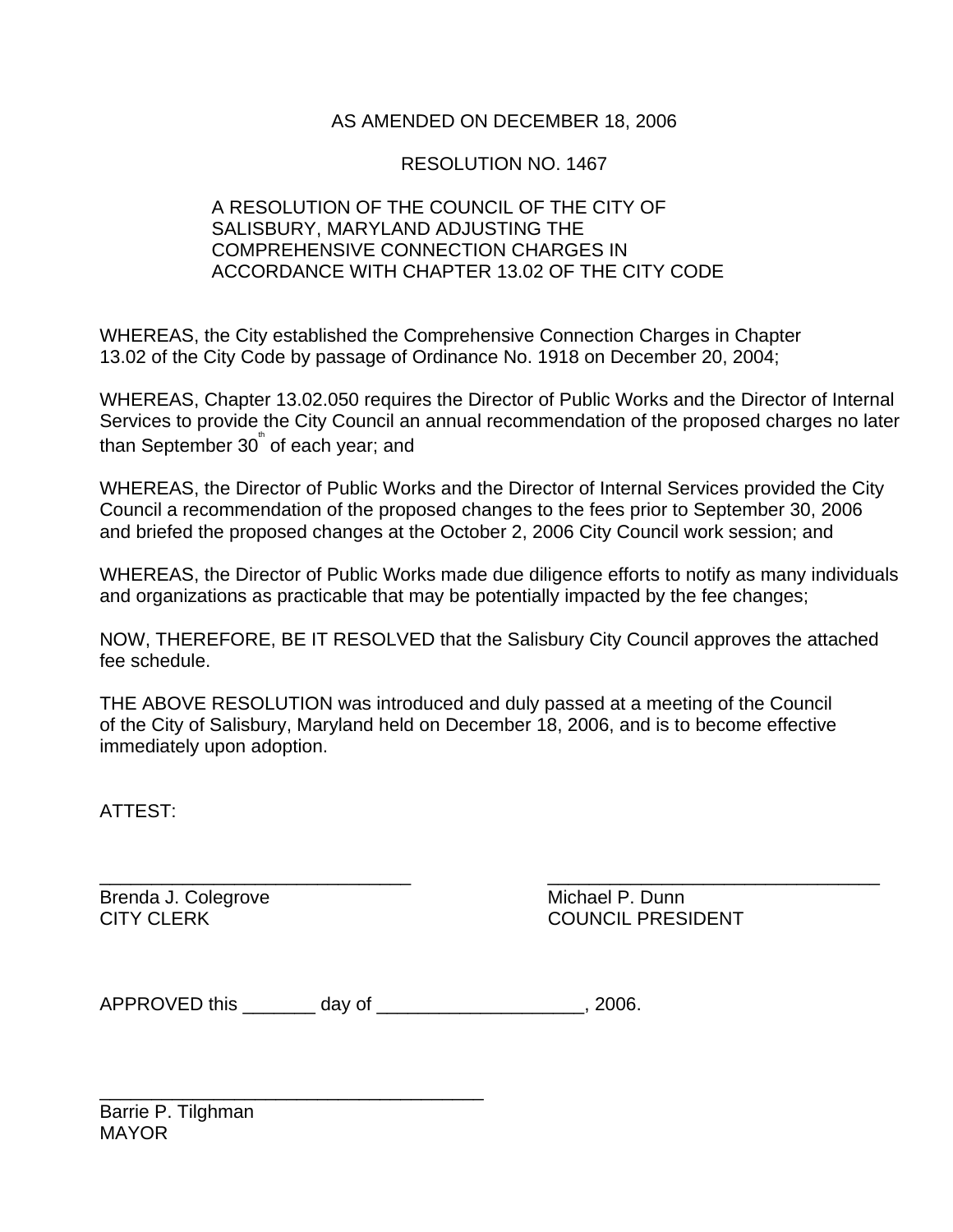## The City of Salisbury, Maryland, Water and Sewer Comprehensive Connection Charges

Purpose. This schedule provides the fees of the Comprehensive Connection Charge which are set on an annual basis by the City Council in accordance with § 13.02.050 of the City Code, and the Construction Inspection Fee.

Effective Date. This Fee Schedule is effective on January 1, 2007 and was approved by the City Council on December 18, 2006 with Resolution # 1467.

- 1. Capacity Unit Fee. The Capacity Unit Fee is \$ 5,967 per Equivalent Dwelling Unit (EDU) (Reference: § 13.02.070.B).
- 2. Sewer-Connection and Water-Tap/Meter Fee (Reference: § 13.02.070.E).

|                                                          | <u>In-City</u>       | Out-Of-City |
|----------------------------------------------------------|----------------------|-------------|
| a. Water Tapping Fees.                                   |                      |             |
| 3/4" Water Service Connection                            | \$3,410              | \$4,265     |
| 1" Water Service Connection                              | \$3,705              | \$4,635     |
| 1-1/2" Service Connection<br>2" Water Service Connection | \$5,275              | \$6,595     |
| -Disc                                                    | \$5,645              | \$7,060     |
| -Tru Flo                                                 | \$6,715              | \$8,395     |
|                                                          |                      |             |
| b. Water Meter Setting Fees.                             |                      |             |
| 3/4" Meter Setting Only                                  | 365                  | 460         |
| 1" Meter Setting Only                                    | \$<br>\$<br>485      | \$<br>610   |
| 1-1/2" Meter Setting Only                                | 720                  | \$<br>900   |
| 2" Meter Setting Only                                    |                      |             |
| -Disc                                                    | $\frac{2}{3}$<br>835 | \$1,045     |
| -Tru Flo                                                 | \$1,905              | \$2,385     |
|                                                          |                      |             |
| c. Sanitary Sewer Fees.                                  |                      |             |
| 6" Sanitary Sewer Connection                             | \$2,905              | \$3,635     |
| 8" Sanitary Sewer Connection                             | \$2,965              | \$3,710     |
| 6" or 8" Location/Drawing Fee                            | \$<br>38             | \$<br>50    |
|                                                          |                      |             |
| d. Other Fees.                                           |                      |             |
| <b>Temporary Water Meter Setting</b>                     | \$<br>35             | \$<br>45    |
| Fire Pump and Flush Test                                 | \$<br>125            | \$<br>160   |
| <b>Water Meter Test Fee</b>                              | 35                   | \$<br>45    |
|                                                          |                      |             |

e. Additional Considerations.

(1) Water taps, which require service line sizes larger than the meter size, will be subject to an additional charge for materials, labor and equipment.